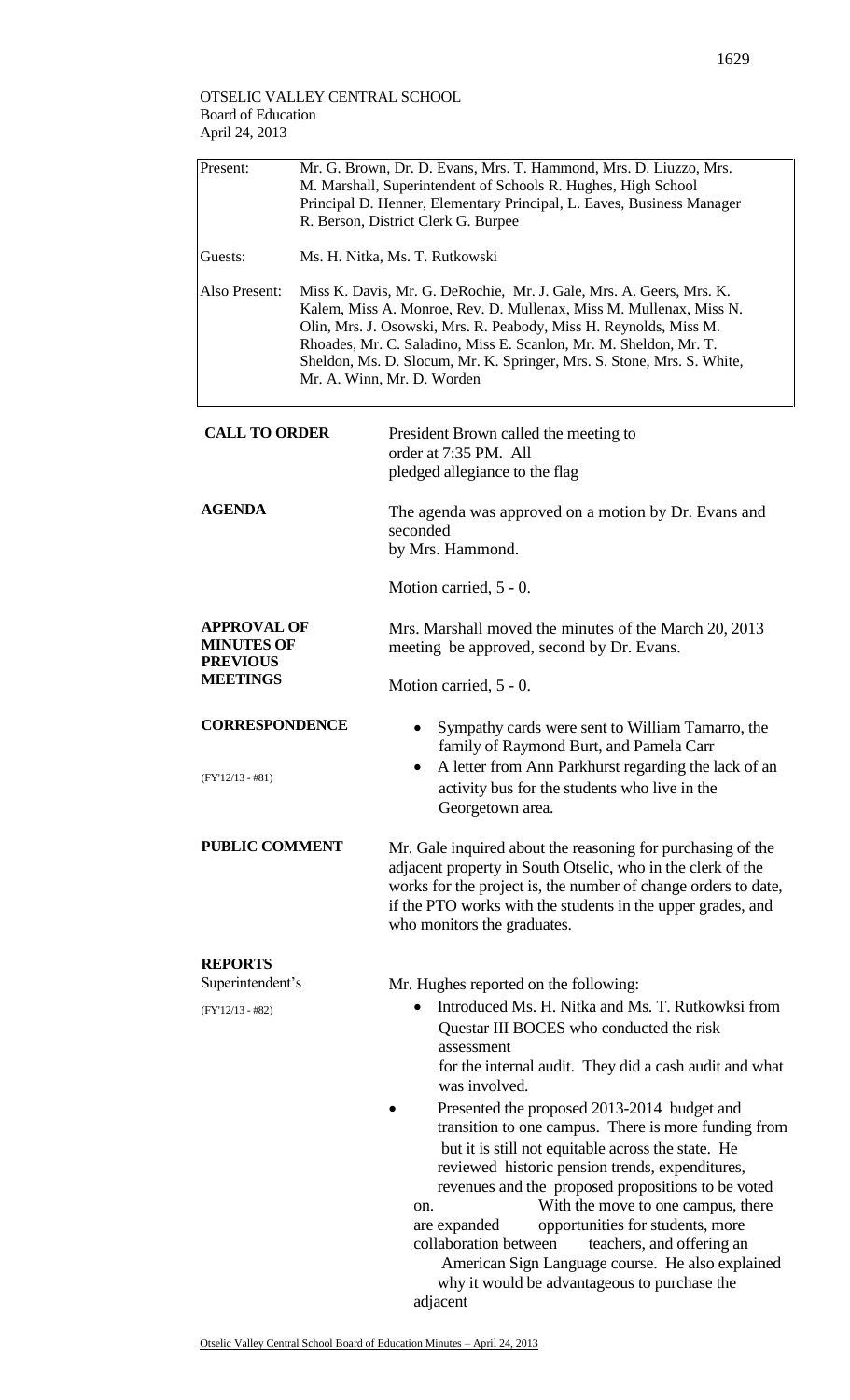property in South Otselic and what a contingency budget would entail.

- The capital project is moving quickly.
- The Commissioner of Education, Dr. King, will be visiting Otselic Valley on May 7, 2013.

Elementary School Principal's Mrs. Eaves reported on the following: Grades 3-4 have completed NYS ELA assessment Grades 3-4 will begin NYS Math assessment on 4/24/13 • Top sellers in each grade level K-6 in the Gertrude Hawk candy sale to support the PTO were awarded a \$20 gift card to Walmart. Second grade students are using iPads to create their own animated fairy tales Plans have begun for the end of year field days/picnic, which will take place on 6/14/13 High School Principal's Mr. Henner will report on the following: • On April 15, Ryan Moran, a motivational speaker, came to speak to the Junior Senior High School. He thanked the FFA for suggesting him. • Benchmark testing combination- ELA, Science and Social Studies tests are being put together. This will reduce the number of tests students will be taking and increase instructional time for teachers to work with students. The master schedule planning is moving at a good pace. The Fair Haven trip for baseball/softball went very well. The parents that went would like to plan a trip for next year. Alt Ed 7th grade dinner It was address to staff to reduce/limit what they say about the NYS Assessments. Business Manager's (FY'12/13 - #83) (FY'12/13 - #84) Mr. Berson reported on the following: • Internal Audit Services Payment of taxes from both counties Acceptance of a gift to the school from POD's. School Lunch Fund \$.06 claim has been implemented. There will be an informational session on May 6, 2013 for the student activity advisors. The March bus maintenance reports were discussed. The O&M report was discussed. Board Member's (FY'12/13 - #85) (FY'12/13 - #86) Literature was distributed regarding the upcoming educational forum. • Information was distributed regarding the Marshman-Hall Award. Financial Reports

Motion by Mrs. Marshall to accept the March financial reports as presented. Second by Mrs. Hammond.

Motion carried,  $5 - 0$ .

## **UNFINISHED BUSINESS**

(FY'12/13 - #87)

None at this time.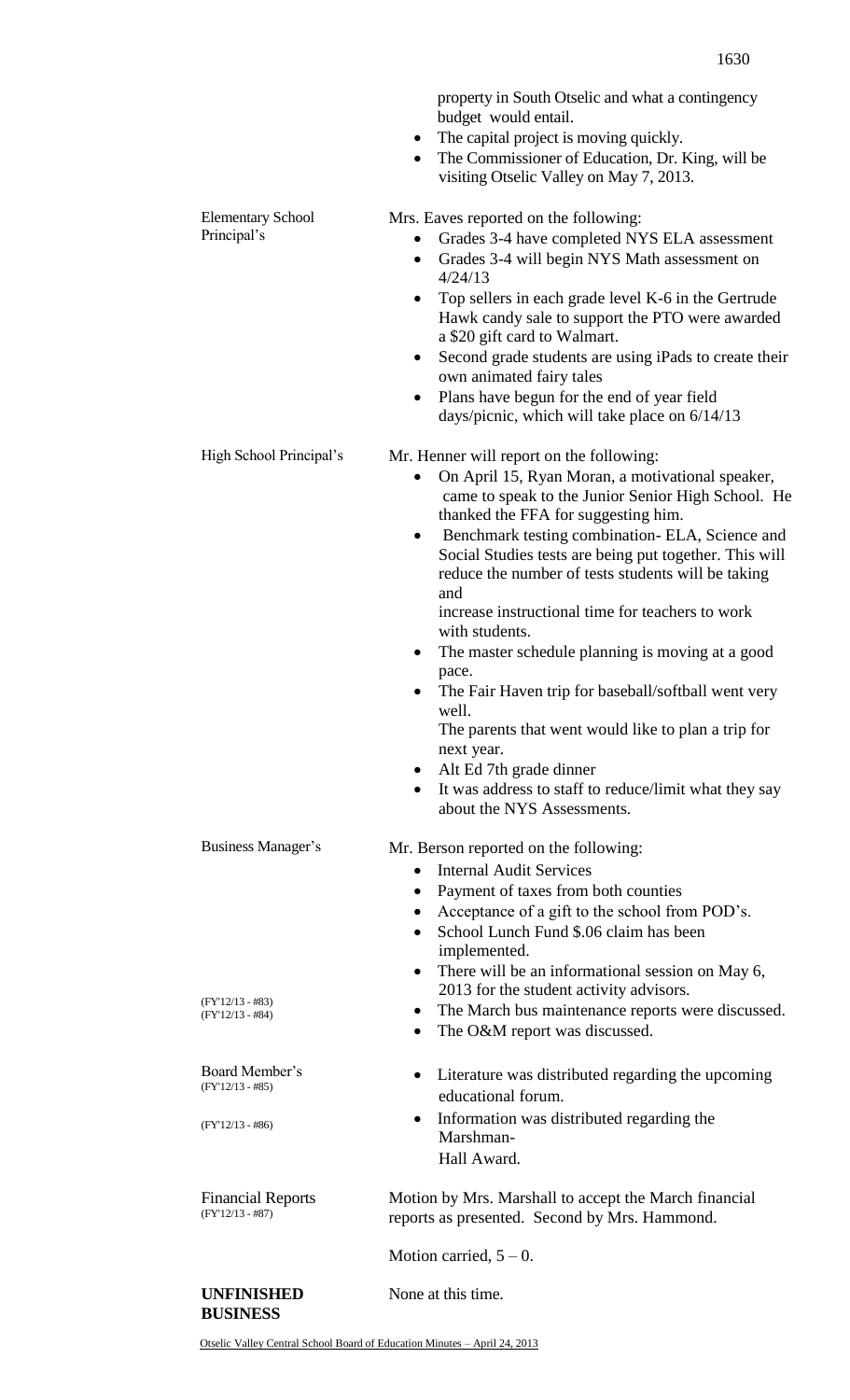## **NEW BUSINESS**

Personnel Recommendations

Retirement Resignations

Motion by Dr. Evans, on the recommendation of the Superintendent of Schools to accept the following personnel recommendations:

| Carolina O'Connor        | Appointment as a long term substitute<br>science teacher for the remainder of the<br>2012-2013 school year, at a pro-rated<br>salary of step 2 of the OVTA contract |                                   |  |  |  |
|--------------------------|---------------------------------------------------------------------------------------------------------------------------------------------------------------------|-----------------------------------|--|--|--|
| Denise Rice              | Appointment as a substitute school aid                                                                                                                              |                                   |  |  |  |
| Douglas Day              | Conditional appointment pending<br>clearance from the State Education<br>Department as a substitute custodial<br>worker                                             |                                   |  |  |  |
| <b>Dalton Stone</b>      | Conditional appointment pending<br>clearance from the State Education<br>Department as a substitute custodial<br>Worker                                             |                                   |  |  |  |
| Raymond Wood             | Conditional appointment pending<br>clearance from the State Education<br>Department as a substitute custodial<br>worker                                             |                                   |  |  |  |
| Second by Mrs. Liuzzo.   |                                                                                                                                                                     |                                   |  |  |  |
| Motion carried, 5 - 0.   |                                                                                                                                                                     |                                   |  |  |  |
| retirement resignations: | Motion by Dr. Evans, upon the recommendation of the<br>Superintendent of Schools, to accept the following                                                           |                                   |  |  |  |
| Rebecca Ashton           | Retirement as a<br>school nurse after 34<br>years of service to<br>the District                                                                                     | effective June 3<br>2013          |  |  |  |
| Debra Caldwell           | Retirement as a<br>cook/manager after<br>18 years of service to<br>the District                                                                                     | effective June 3<br>2013          |  |  |  |
| Ellen Fairbank           | Retirement as a<br>special education<br>teacher after 20<br>years of service to<br>the District                                                                     | effective June 3<br>2013          |  |  |  |
| <b>Sherry Grello</b>     | Retirement as a<br>science after 17<br>years of service to<br>the District                                                                                          | effective<br>December 31,<br>2013 |  |  |  |
| Donald Haitian           | Retirement as a<br>custodial worker<br>after 11 years of                                                                                                            | effective June ?<br>2013          |  |  |  |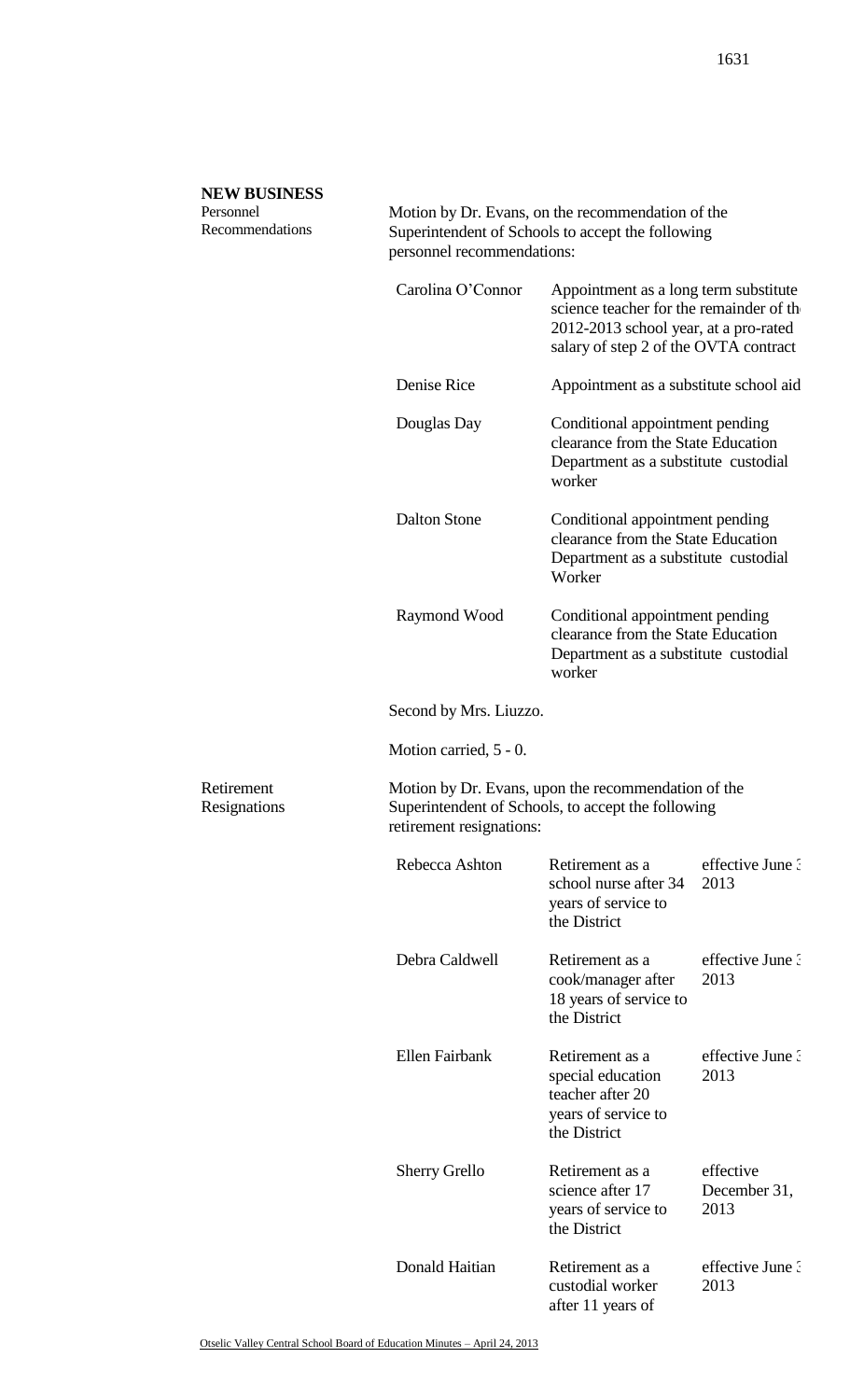service to the **District** 

Second by Mrs. Hammond.

Motion carried, 5 - 0.

Abolishment of Positions Motion by Dr. Evans, upon the recommendation of the Superintendent of Schools, to adopt the following resolution:

> Due to the economic times, the reduction in State Aid, decreased enrollment, and the District's efforts to limit the financial burden on its taxpayers, the Board of Education resolves to abolish the following positions:

|                                                      | In the<br>tenure area<br>of                                                                                                                                                                                                                              | <b>FTE</b>   |              | <b>Least Senior Staff</b><br><b>Member Impacted by</b><br>the Abolishment | <b>Effective Dat</b>              |  |
|------------------------------------------------------|----------------------------------------------------------------------------------------------------------------------------------------------------------------------------------------------------------------------------------------------------------|--------------|--------------|---------------------------------------------------------------------------|-----------------------------------|--|
|                                                      | Special<br>Education                                                                                                                                                                                                                                     | $\mathbf{1}$ | jobs lost    | Due to retirements, no                                                    | June 30, 2013                     |  |
|                                                      | School<br><b>Nurse</b>                                                                                                                                                                                                                                   | $\mathbf{1}$ | jobs lost    | Due to retirements, no                                                    | June 30, 2013                     |  |
|                                                      | Second by Mr. Brown.                                                                                                                                                                                                                                     |              |              |                                                                           |                                   |  |
|                                                      | Motion carried, 5 - 0.                                                                                                                                                                                                                                   |              |              |                                                                           |                                   |  |
| Abolishment of Civil<br><b>Service Positions</b>     | Motion by Dr. Evans, upon the recommendation of the<br>Superintendent of Schools, to adopt the following resolution:                                                                                                                                     |              |              |                                                                           |                                   |  |
|                                                      | Due to the economic times, the reduction in State Aid,<br>decreased<br>enrollment, and the District's efforts to limit the financial<br>burden<br>on its taxpayers, the Board of Education resolves to abolish<br>the<br>following positions:            |              |              |                                                                           |                                   |  |
|                                                      |                                                                                                                                                                                                                                                          |              |              |                                                                           |                                   |  |
|                                                      | Cook/Manager                                                                                                                                                                                                                                             |              | $\mathbf{1}$ | Due to<br>retirements,<br>no jobs lost                                    | <b>Effective June</b><br>30, 2013 |  |
|                                                      | <b>Custodial Worker</b>                                                                                                                                                                                                                                  |              | $\mathbf{1}$ | Due to<br>retirement,<br>no jobs lost                                     | <b>Effective June</b><br>30, 2013 |  |
|                                                      | Second by Mrs. Liuzzo.                                                                                                                                                                                                                                   |              |              |                                                                           |                                   |  |
|                                                      | Motion carried, 5 - 0.                                                                                                                                                                                                                                   |              |              |                                                                           |                                   |  |
| Committee on Special<br>Education<br>Recommendations | Motion by Mrs. Marshall, to accept the recommendations<br>of the<br>Committee on Special Education resulting from the<br>meetings<br>on March 26, March 27, April 10, April 12, and April 14,<br>2013.<br>Second by Mr. Brown.<br>Motion carried, 5 - 0. |              |              |                                                                           |                                   |  |
| Declaration of                                       | Motion by Mrs. Marshall, upon the recommendation of the                                                                                                                                                                                                  |              |              |                                                                           |                                   |  |
|                                                      |                                                                                                                                                                                                                                                          |              |              |                                                                           |                                   |  |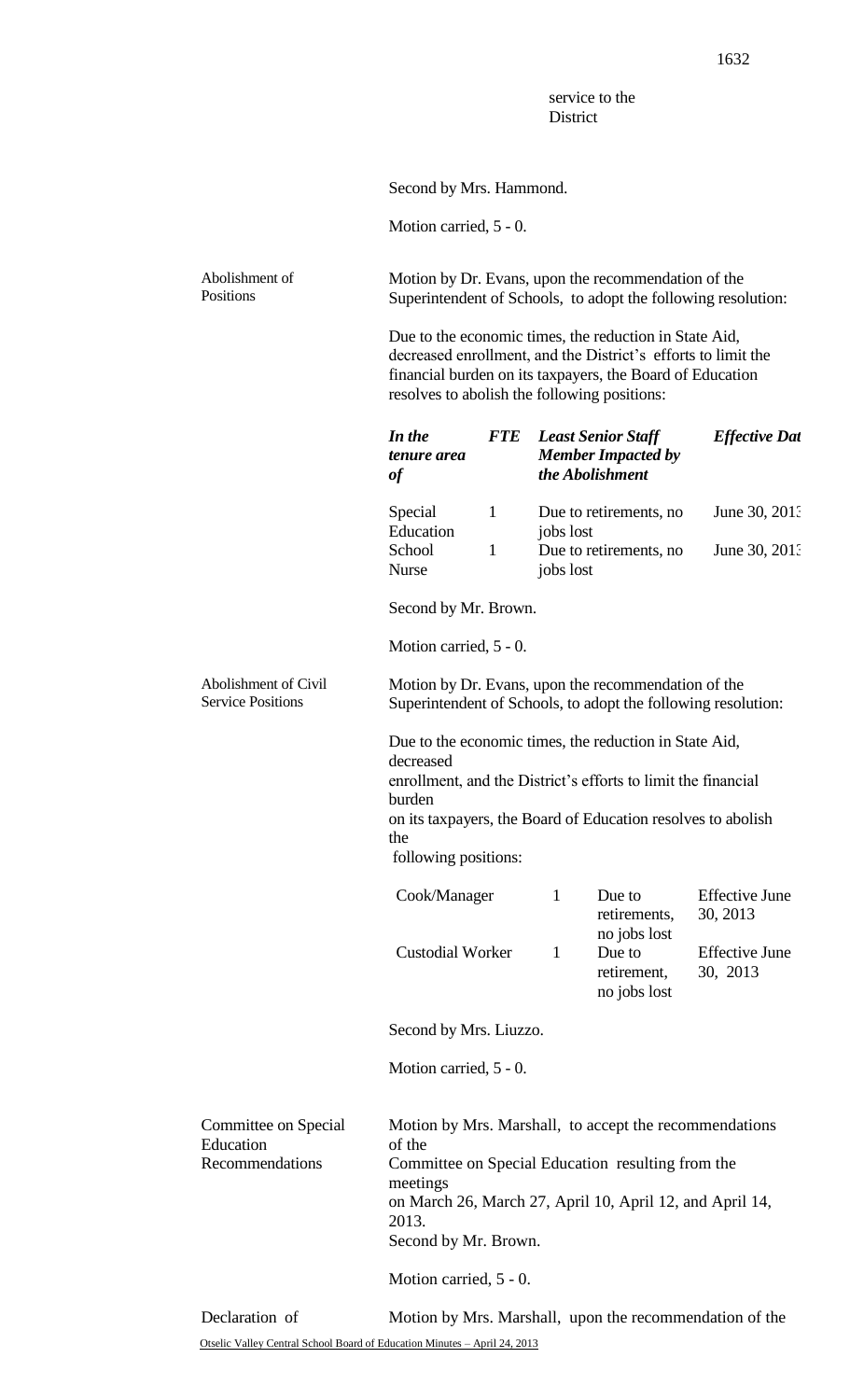surplus and to dispose of them appropriately. Second by Mr. Brown. Motion carried, 5 - 0. Appointment of Election Inspectors and Machine Custodian Motion by Dr. Evans, upon the recommendation of the Superintendent of Schools, to appointment the following as election inspectors for the budget vote and board member election on May 21, 2013 at a stipend of \$7.25 per hour: Election District #1 Election District #2<br>Nancy Hodge Kai Loomis, Head I Kai Loomis, Head Inspector Lorraine Kupiec Mary Comfort Rebekah DeRochie, Beverly Smith Alternate Jan Wentworth, Alternate And to appoint Paul Martin as the machine custodian at a rate of \$50.00 per machine. Second by Mrs. Hammond. Motion carried, 5 - 0. 2013-2014 Delaware-Chenango-Madison-Otsego BOCES Administrative Budget Vote Motion by Dr. Evans, upon the recommendation of the Superintendent of Schools, to adopt the following resolution: RESOLVED, that the Otselic Valley Central School Board of Education does hereby approve the proposed Delaware-Chenango -Madison-Otsego BOCES Administrative Budget for the 2013-2014 school year in the amount of \$2,095,425.00 Second by Mrs. Marshall. Motion carried, 5 - 0. Delaware-Chenango-Madison-Otsego BOCES Board Member Election Motion by Mr. Brown, to approve one (1) vote in favor of the following three candidates to serve on the Board of Education of the Delaware-Chenango-Madison-Otsego BOCES: Robert Rogers Margery Secrest Joseph Stagliano Second by Mrs. Marshall. Motion carried, 5 - 0. Adoption of the Proposed 2013 – 2014 School Budget Motion by Mrs. Marshall, upon the recommendation of the Superintendent of Schools, to adopt the 2013-2014 school budget in the amount of \$9,339,000.00. Second by Mr. Brown. Motion carried, 5 - 0.  $2013 - 2014$ Transportation Requests to Parochial **Schools** Motion by Dr. Evans, upon the recommendation of the Superintendent of Schools, to approve District transportation of the following students to the parochial school as listed for the 2013 – 2014 school year on the days that Otselic Valley

Surplus Items (FY'12/13 - #88)

as

Central School is in session: